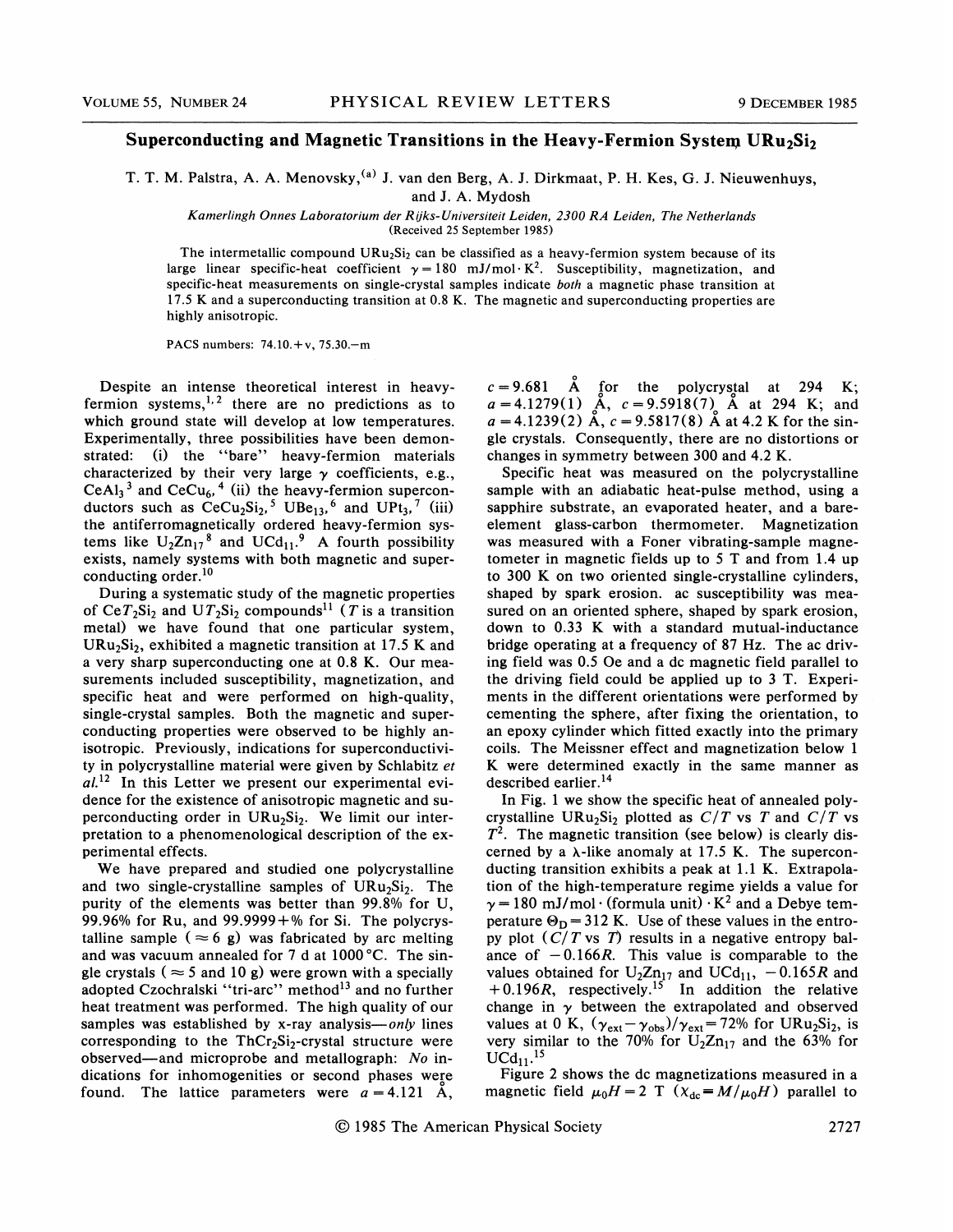

FIG. 1. Specific heat of URu<sub>2</sub>Si<sub>2</sub> plotted as  $C/T$  vs  $T^2$ (above) yielding  $\gamma$  and  $\Theta_{\text{D}}$ , and as  $C/T$  vs T (below) showing the entropy balance.

the  $a$  and  $c$  axes. The magnetization is clearly very anisotropic and the  $c$  axis is the easy axis with very little magnetization parallel to the  $a$  axis. The Neel temperature, if the transition is considered to be antiferromagneticlike, can be defined as the maximum of  $d(XT)/dT$  and occurs at 17.5 K.<sup>16</sup> This value corresponds exactly with the anomaly in the specific heat. The high-temperature data along the  $c$  axis yield an effective moment  $\mu_{\text{eff}}=3.51\mu_{\text{B}}/(for$  mula unit) and a Curie-Weiss temperature  $\Theta_{\text{CW}} = -65$  K. Note, however, the deviations from Curie-Weiss and the reduced  $\mu_{\text{eff}}$  already beginning at  $\approx 150$  K.<sup>17</sup> The roomtemperature dc susceptibility of  $URu<sub>2</sub>Si<sub>2</sub>$  is about 30 times larger than for  $ThRu<sub>2</sub>Si<sub>2</sub>.<sup>18</sup>$ 

In Fig. 3 we plot the superconducting transition temperature, defined as the 50% point of the transition in the ac susceptibility (see inset of Fig. 3), as a function of the magnetic field, parallel to the  $a$  axis and parallel to the  $c$  axis. For strong-pinning, type-II superconductors this represents a determination of  $H_{c2}$ . No corrections were made for the demagnetizing effects  $[D$  (sphere) =  $\frac{1}{3}$ ] for both directions. The transition are all very sharp:  $\Delta T$  between the 10% and 90% points is 0.015 K. This further demonstrates the homogeneity of our samples. We have very carefully corrected for the magnetic field dependence of the thermometer. The initial slope  $-\mu_0 dH_c/dT$  as  $T \rightarrow T_c$  is the same in both directions, viz. 4 T/K. However, as  $T$  is reduced the slope decreases parallel



FIG. 2. dc susceptibility  $\chi_{dc}$  and inverse susceptibility of URu<sub>2</sub>Si<sub>2</sub>, measured in a field of 2 T, parallel to the  $a$  and  $c$ axes. The crosses represent the inverse susceptibility along the c axis and yield  $\theta_{\text{CW}} = -65$  K.

to the  $c$  axis (as is usual), but it increases strongly reaching 14 T/K parallel to the  $a$  axis. Note that it is the hard-magnetic  $a$  axis which exhibits the largest and most atypical  $H_{c2}(T)$  behavior.

Figure 4 displays one of a series of curves of magnetization  $(M)$  versus magnetic field  $(H)$  in the superconducting state. The initial slope represents a superconducting volume fraction of more than 80%. This, we argue below, is convincing evidence that the superconductivity must be ascribed to the bulk. The  $\mu_0H_{c1}$  value (1.4 mT) obtained from this magnetization loop compared with the  $\mu_0 H_{c2} = 0.86$  T determined from the ac susceptibility in the same direction yields a very large Ginzburg-Landau parameter  $\kappa \approx 33$ . Note in Fig. 4 the typical "type-II" shape of the  $M$  vs H curves which are fully reproducible upon cycling and independent of the reversing field amplitude. Other standard features are the nice overlap of the virgin



FIG. 3. Upper critical field  $\mu_0 H_{c2}$  of URu<sub>2</sub>Si<sub>2</sub> vs temperature parallel to the  $a$  and  $c$  axes. The inset shows three acsusceptibility superconducting transitions measured parallel to the c axis in applied magnetic fields of 0, 0.52, and 0.81 T.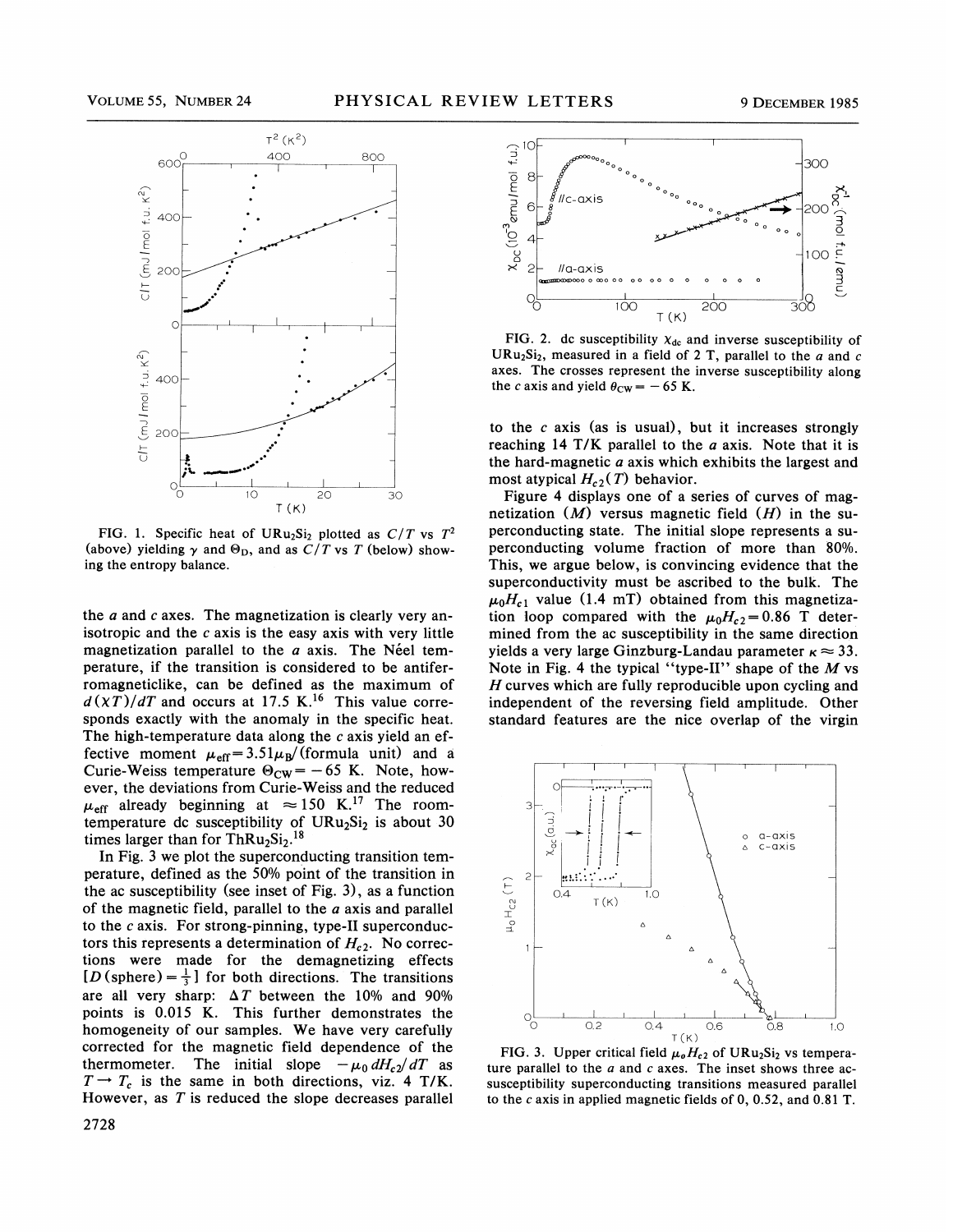

FIG. 4. Recorder trace of a magnetization loop  $(M \text{ vs } H)$ with virgin curve at  $657$  mK. The field  $H$  was applied in an arbitrary direction.

curve with the field-cycled curves and that the initial and maximum- and minimum-field slopes are all equal.

Although the magnetization and specific-heat experiments indicate a magnetic phase transition at 17.<sup>S</sup> K, nevertheless the exact mechanism for magnetism is not clear. The magnetization curve in 2 T shows a broad transition indicative of an antiferromagnetic ground state.<sup>16</sup> In contrast, we observe a very sharp transition in the specific heat which cannot be explained simply by a standard type of magnetic phase transition. The negative entropy balance and the large relative change in  $\gamma$  suggest that the transition must be accompanied by other effects of electronic or magnetostrictive origin. Neutron-scattering measurements are required to resolve this problem.

Very similar features have been observed for the heavy-fermion system  $U_2 Z n_{17}$ .<sup>8</sup> Here also a broad magnetization curve was found accompanied by a  $\lambda$ like anomaly in the specific heat, a similar relative change in  $\gamma$ , and a small, negative entropy balance. Although an ordinary magnetic phase transition cannot alone explain all these observations, yet neutron scattering<sup>19</sup> has verified the existence of a long-range ordered antiferromagnetic state. The close similarities in the specific heat of  $U_2 Zn_{17}$  and  $URu_2Si_2$  suggest that the magnetic phase transition should be of the same origin.

Additional information about the magnetism in  $URu<sub>2</sub>Si<sub>2</sub>$  is obtained from our systematic study<sup>11</sup> of the  $CeT_2Si_2$  and  $UT_2Si_2$  compounds. Here we have determined a trend from antiferromagnetism to Pauli paramagnetism with decreasing number of  $d$  electrons. This trend was explained by an increasing Kondo-type compensation of the U moments as the number of d electrons is decreased and it eventually leads to a disappearance of the moment. Two systems, namely  $CeCu<sub>2</sub>Si<sub>2</sub>$  and  $CeRu<sub>2</sub>Si<sub>2</sub>$ , lie on the borderline between antiferromagnetism and Pauli paramagnetism and they are usually described with a Kondo lattice model. As  $URu<sub>2</sub>Si<sub>2</sub>$  also lies close to this border, the general trend suggests a "confined-moment" behavior,<sup>2</sup> although

less severe than in  $CeCu<sub>2</sub>Si<sub>2</sub>$  where the moments completely disappear. Still for  $URu_2Si_2$  it is not clear to what extent this moment confinement proceeds at low temperatures before the superconductivity sets in or whether the superconductivity coexists with the magnetic order. Again, neutron scattering should be able to illuminate these questions.

We now will establish from our observations that the superconductivity must necessarily be a bulk property. The magnetization measurements were performed on a high-quality single crystal, with no contaminations or precipitations observable on the scale of light microscopy and microprobe analysis  $(10 \mu m)$ . Besides being a bulk property, the superconductivity might be ascribed to very small filaments or a thin surface layer. Superconducting filaments can be ruled out immediately because of the large initial slope of  $M$  vs  $H$  (Fig. 4). In the case of a superconducting surface layer there are two possibilities<sup>20</sup>: (i) If the applied field is large enough to penetrate through the layer, then the magnetization would collapse at that field by and amount  $H - H_{c1}$  for very strong flux pinning or to a value corresponding to the superconducting volume fraction of the surface for the case of weak pinning. (ii) If the applied field is not large enough, no observable drop in the magnetization would be detected. Both possibilities are clearly in contradiction with our observation in Fig. 4. Thus the superconductivity must be a bulk property. Moreover, the specific-heat data below 2 K on the annealed polycrystal, shown in Fig. 1, confirm bulk superconductivity. Here, we observe a discontinuity at 1.1 K with  $(C_s - C_n)/C_n$  $\approx$  1.3. The normal-state specific heat between 2 and 17 K can accurately be fitted with  $C = \gamma T + \alpha T^3$  $+ \delta e^{-\Delta/T}$  where  $\Delta \approx 115$  K. This exceptional behavior suggests the opening of an energy gap at 17.5 K over at least part of the Fermi surface.

The anisotropy in  $H_{c2}$  is different from that observed for  $CeCu<sub>2</sub>Si<sub>2</sub>$  and  $UPt<sub>3</sub>$ .<sup>15</sup> Now the initial slope  $(-\mu_0 dH_c/ dT)$  is, within our measuring accuracy, the same for the  $a$  and  $c$  axes. However, whereas the  $c$ axis has the usual convex behavior, the  $a$  axis displays a very anomalous, concave dependence of  $H_{c2}(T)$ . Nevertheless, the  $H_{c2}(T)$  behavior shows some resemblance to the  $H_{c2}$  diagrams calculated by Fisher<sup>21</sup> for superconductors with local magnetic moments.

In conclusion, we have demonstrated the existence of most unusual magnetic and superconducting transitions in  $URu<sub>2</sub>Si<sub>2</sub>$ . The magnetism is related to a confined-moment type of antiferromagnetism, while the superconductivity is bulk and exhibits abnormal critical-field behavior. The experimental properties are highly anisotropic with the  $c$  axis strongly magnetic and the  $a$  axis favorable for superconductivity. A full theoretical description of these results is certainly warranted.